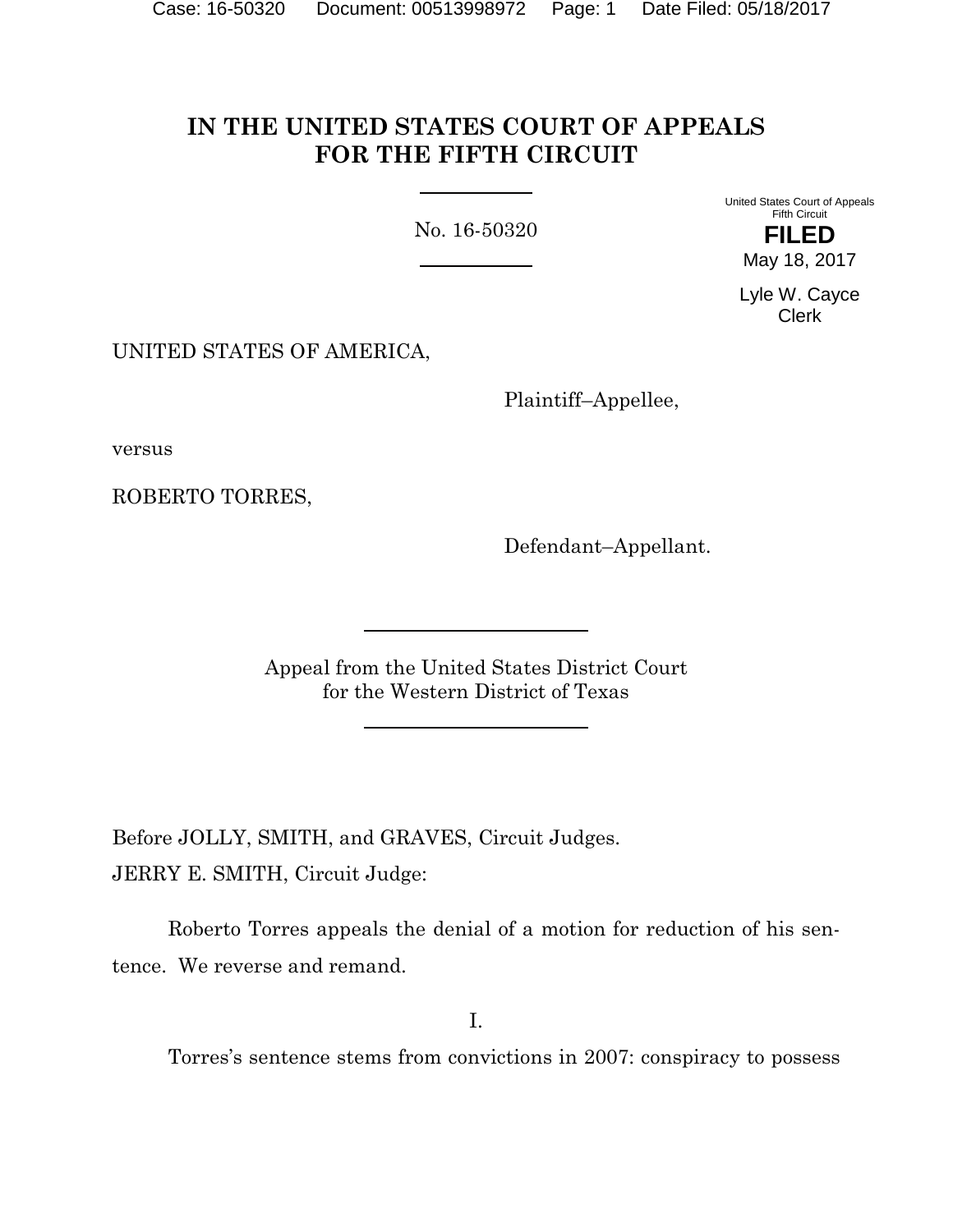# No. 16-50320

with intent to distribute marihuana, to import marihuana, $<sup>1</sup>$  and to launder</sup> money instruments. He was sentenced under the 2007 version of the United States Sentencing Guidelines (U.S.S.G.). Because the district court determined that the laundered money was proceeds of a drug conspiracy, the three convictions were grouped together for sentencing per U.S.S.G. § 3D1.2(c). That meant that Torres's base offense level for his money-laundering offense was derived from the total offense level for his drug-trafficking offenses, as U.S.S.G.  $\S 2S1.1(a)(1)$  commanded.

Torres's total offense level for his drug-trafficking offenses was 39, yielding a guideline sentencing range of 262–327 months. The range for the moneylaundering offense was based entirely on the calculations for the drugtrafficking offenses and yielded an identical range. The statutory maximum for a money-laundering offense, however, was 240 months. 18 U.S.C. § 1956(a)(2). Faced with those facts, the court sentenced Torres to 262 months for each drug conviction and 240 months for money-laundering, with the sentences to run concurrently.2

In May 2015, Torres and the government filed an "Agreed Motion for a Sentence Reduction." Under 18 U.S.C. § 3582(c)(2), a court can reduce the sentence of a defendant "who has been sentenced to a term of imprisonment based on a sentencing range that has subsequently been lowered by the Sentencing Commission." Amendment 782 to the Sentencing Guidelines, effective November 1, 2014, reduced the quantity-determined offense levels in the drugtrafficking guidelines by two levels.3 *See* U.S.S.G. App. C, amend. 782. That

<sup>&</sup>lt;sup>1</sup> We refer to these collectively as the "drug-trafficking offenses."

<sup>2</sup> All of the above facts regarding the appropriate offense categories and guidelines ranges for Torres's various offenses were in the presentence report ("PSR"), whose findings the district court accepted.

<sup>3</sup> The Sentencing Commission also made these amendments retroactive to those who,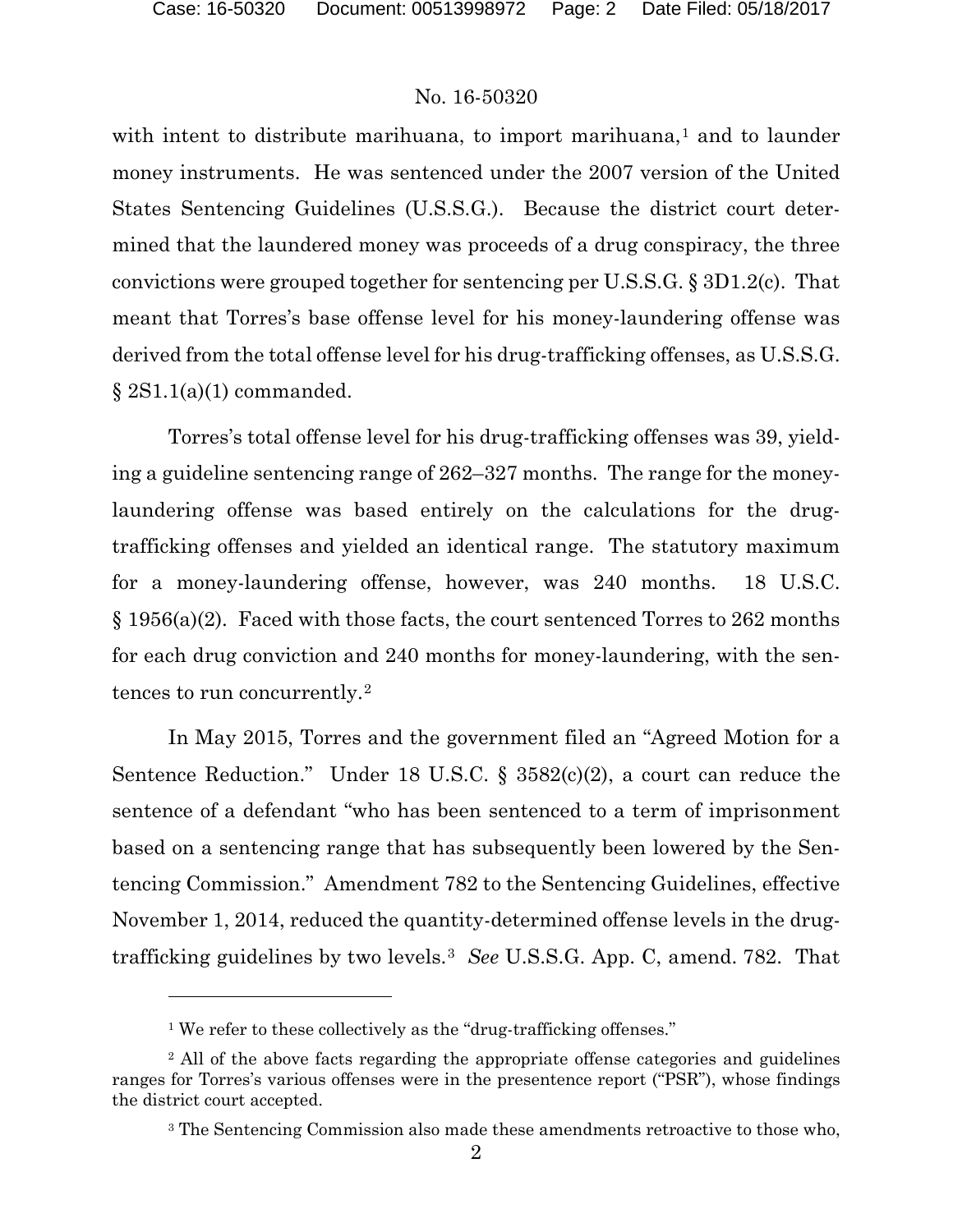## No. 16-50320

had the effect of reducing Torres's offense level to 37 under the amended guidelines, which would have yielded an advisory range of 210–262 months. The government and Torres agreed that a sentence of 210 months under the new guidelines would be comparable to his actual sentence of 262 months under the old guidelines.

The district court agreed, at least as regards drug-trafficking. But at the hearing on the motion for reduction, the court was skeptical that it had the power to reduce Torres's sentence for money-laundering based on Amendment 782, noting that the money-laundering offense "[was] really not up for consideration." It could reduce the sentences for drug-trafficking, but the sentence for money-laundering would "stay at 240 months." Torres's counsel concurred with the district court's assessment.

The court denied the motion for reduction, apparently reasoning that denying it entirely would put Torres in a better position to appeal than would a grant of the motion with a reduction to 240 months. Torres appeals; he contends that Amendment 782 lowered his base offense level for both drugtrafficking and money-laundering. The government now urges affirmance despite having joined in the motion for reduction.

# II.

The parties contend that we should review the district court's decision for abuse of discretion; indeed, that is the typical standard of review of an order on a Section 3582(c)(2) motion. *See United States v. Henderson*, 636 F.3d 713, 717 (5th Cir. 2011) (per curiam). Torres, however, raises a new argument on appeal—namely, that Amendment 782 reduces his base offense levels for both

like Torres, had been sentenced under previous versions of the guidelines. *See* U.S.S.G. App. C, amend. 788.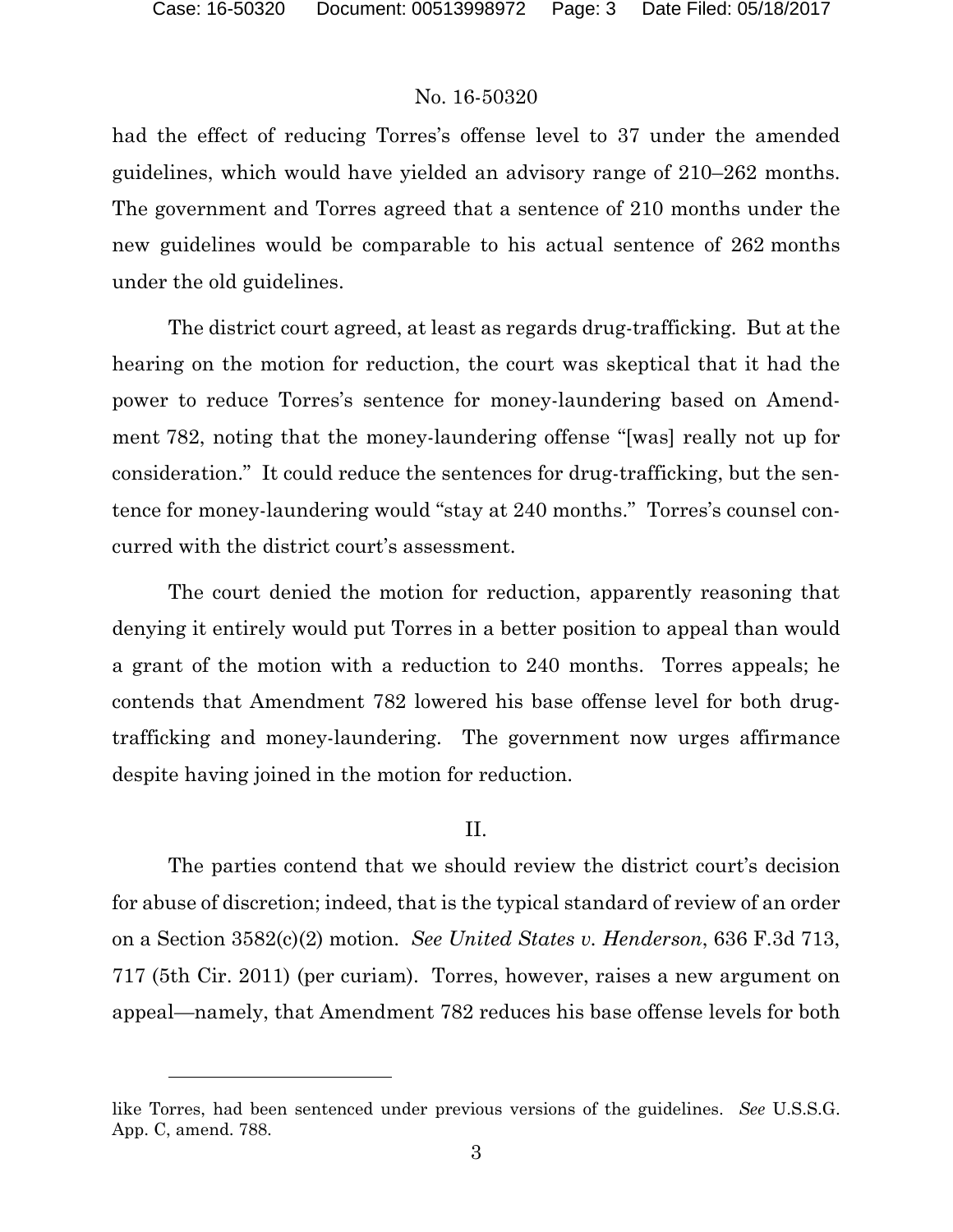$\overline{a}$ 

# No. 16-50320

the drug and money-laundering offense. We review for plain error any arguments not made to the district court and raised for the first time on appeal.<sup>4</sup> Indeed, Torres's counsel agreed with the district court that the base offense level for money-laundering could not be reduced.<sup>5</sup>

To reverse on plain error, we must find that three initial requirements are met: (1) "[T]here must be an error or defect—some sort of deviation from a legal rule—that has not been intentionally relinquished or abandoned"; (2) "the legal error must be clear or obvious"; and (3) "the error must have affected the appellant's substantial rights."6 If those prerequisites are satisfied, we have discretion to correct the error, but "only if the error 'seriously affect[s] the fairness, integrity or public reputation of judicial proceedings.'"7

#### A.

Section 3582(c)(2) permits a district court to reduce a sentence "in the case of a defendant who has been sentenced to a term of imprisonment based on a sentencing range that has been subsequently lowered . . . ." A decision on whether to reduce a sentence requires a two-step inquiry; first, "[a] court must . . . determine that a reduction is consistent with [U.S.S.G.] § 1B1.10"; if it so determines, it then must examine "whether the authorized reduction is warranted . . . according to the factors set forth in [18 U.S.C.] § 3553(a)." *Dillon v.* 

<sup>4</sup> *See, e.g.*, FED. R. CRIM. P. 52(b) ("A plain error that affects substantial rights may be considered even though it was not brought to the court's attention."); *United States v. Escalante-Reyes*, 689 F.3d 415, 418–19 (5th Cir. 2012) (en banc) (noting rule).

<sup>&</sup>lt;sup>5</sup> When the district court suggested that Torres's "money laundering sentence is really not up for consideration," Torres's counsel responded "[r]ight." The court also suggested that "[e]ven if I went to 210 months [on the drug-trafficking offenses], his sentence [for moneylaundering] is still going to stay at 240 months," to which Torres's lawyer agreed.

<sup>6</sup> *Puckett v. United States*, 556 U.S. 129, 135 (2009) (citation and internal quotation marks omitted and alterations in original); *see also, e.g.*, *Escalante-Reyes*, 689 F.3d at 419 (reciting standard).

<sup>7</sup> *Puckett*, 556 U.S. at 135 (quoting *United States v. Olano*, 507 U.S. 725, 736 (1993)).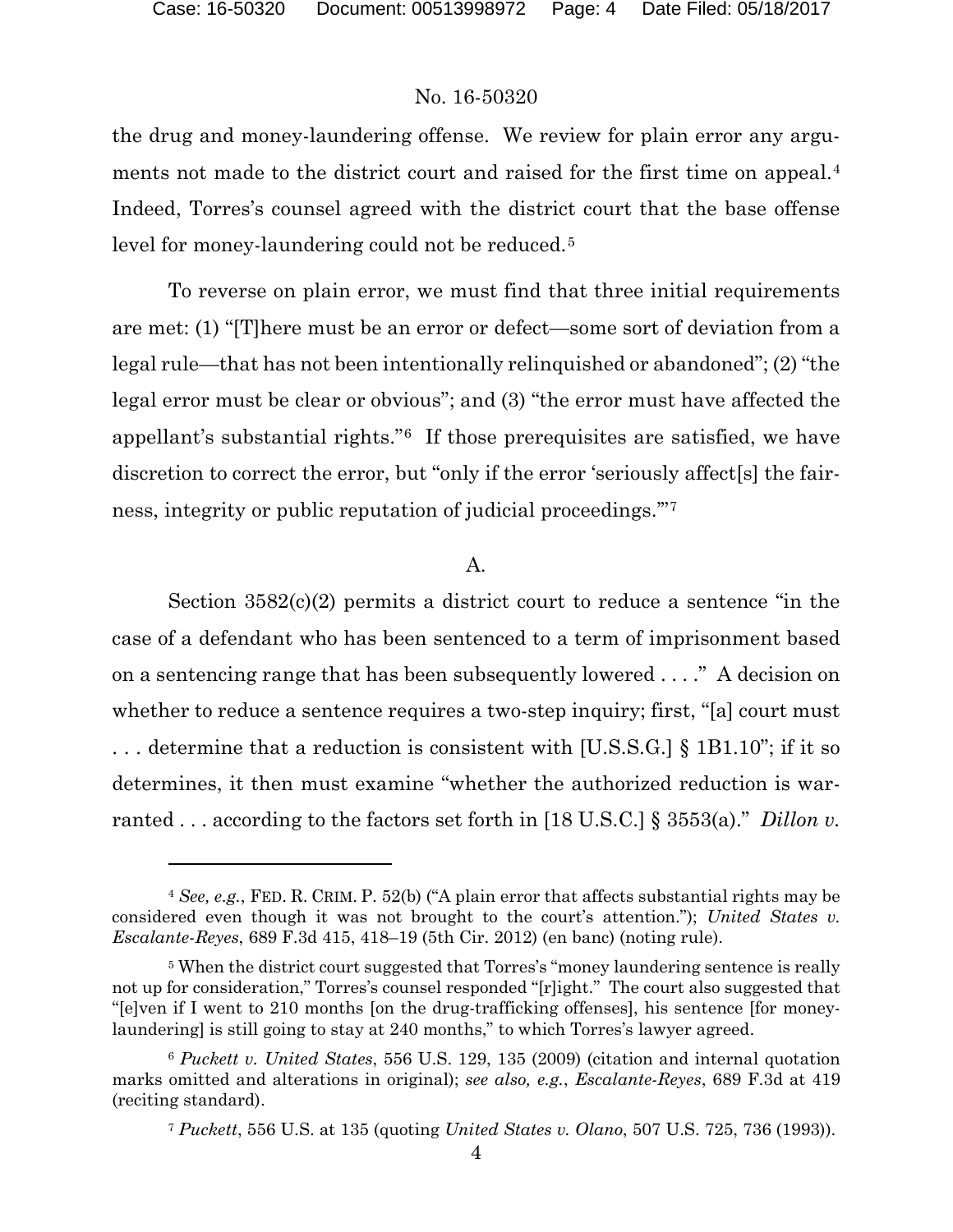### No. 16-50320

*United States*, 560 U.S. 817, 826 (2010). "In determining whether, and to what extent, a reduction . . . is warranted, the court shall determine the amended guideline range that would have been applicable to the defendant . . . ." U.S.S.G. § 1B1.10(b)(1). In other words, if the range under which the defendant was originally sentenced has been amended, the court should substitute the amended range for the original and leave everything else unchanged.

Torres claims that the district court erred in not recognizing that his money-laundering conviction was subject to the same reduction as were the drug-trafficking offenses. He bases his assertion on the language of the guidelines. Section 2S1.1, which the PSR identified and the district court applied, deals with "[l]aundering of [m]onetary [i]nstruments." It prescribes use of "[t]he offense level for the underlying offense from which the laundered funds were derived, if . . . the defendant committed the underlying offense." U.S.S.G. § 2S1.1(a)(1). And that is what the PSR recommended—that Torres's offense level for money-laundering be identical to the level for drug-trafficking.

The significant point is that the money-laundering offense level was entirely dependent on the drug-trafficking level. And neither side disputes that Amendment 782, properly applied to Torres's drug-trafficking offense levels, reduce those levels from 39 to 37. But any reduction or increase in the drug-trafficking level would induce a corresponding change in the moneylaundering level; Section 3582(c)(2) refers specifically to sentencing range, not any given offense. Thus, the district court's stated view that its hands were tied with regard to reducing the money-laundering sentence was error. If a reduction was appropriate for the drug-trafficking offense levels, then it was appropriate for money-laundering as well.

Because there was error, we explore whether it was clear or obvious. *Puckett*, 556 U.S. at 135. It was. Our conclusion that the district court erred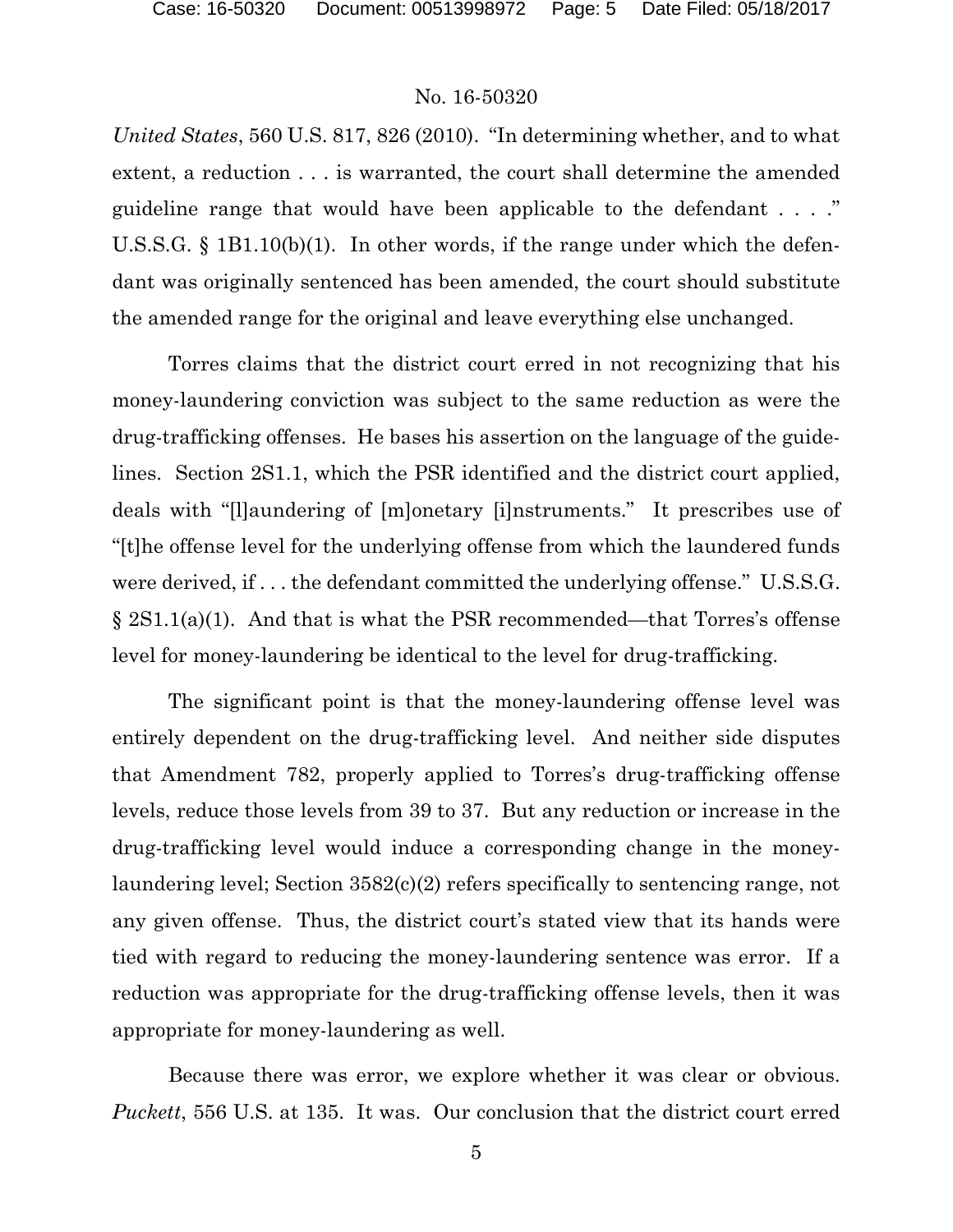# No. 16-50320

can be reached by "a straightforward application of the guidelines," and any error that can be identified purely by an uncomplicated resort to the language of the guidelines is plain.<sup>8</sup>

#### B.

We therefore consider whether the error affected Torres's substantial rights. *Id.* "Where the record is silent as to what the district court might have done had it considered the correct Guidelines range, the court's reliance on an incorrect range in most instances will suffice to show an effect on the defendant's substantial rights." *Molina-Martinez*, 136 S. Ct. at 1347. There is nothing in the record to suggest that the district court would have denied a sentence reduction if it had been aware of the correct range. Its solicitude toward Torres's counsel (by denying the motion entirely, to make it easier to appeal) suggests that, had it operated under a correct understanding of the guidelines, it would have reduced the sentence. In any event, the default is that a district court's reliance on an incorrect range affects substantial rights.

### $C<sub>1</sub>$

The remaining question, which is close in this case, is whether we should exercise our discretion to correct the error. The mere fact of plain error that affects substantial rights does not lead to automatic reversal.9 Instead, we must conclude that "the error seriously affect[s] the fairness, integrity or public reputation of judicial proceedings." *Puckett*, 556 U.S. at 135. "The fourth

<sup>8</sup> *United States v. Blocker*, 612 F.3d 413, 416 (5th Cir. 2010) (per curiam), *abrogated on other grounds by Molina-Martinez v. United States*, 136 S. Ct. 1338 (2016); *see also, e.g.*, *United States v. Rosales-Mireles*, 850 F.3d 246, 248–49 & n.1 (5th Cir. 2017); *United States v. Espinoza*, 677 F.3d 730, 736 (5th Cir. 2012).

<sup>9</sup> *See, e.g.*, *United States v. Davis*, 602 F.3d 643, 648, 650 (5th Cir. 2010) (refusing to exercise discretion); *United States v. Reyna*, 358 F.3d 344, 352 (5th Cir. 2004) (en banc) (declining "to adopt a blanket rule that once prejudice is found under the [third plain error prong], the error invariably requires correction").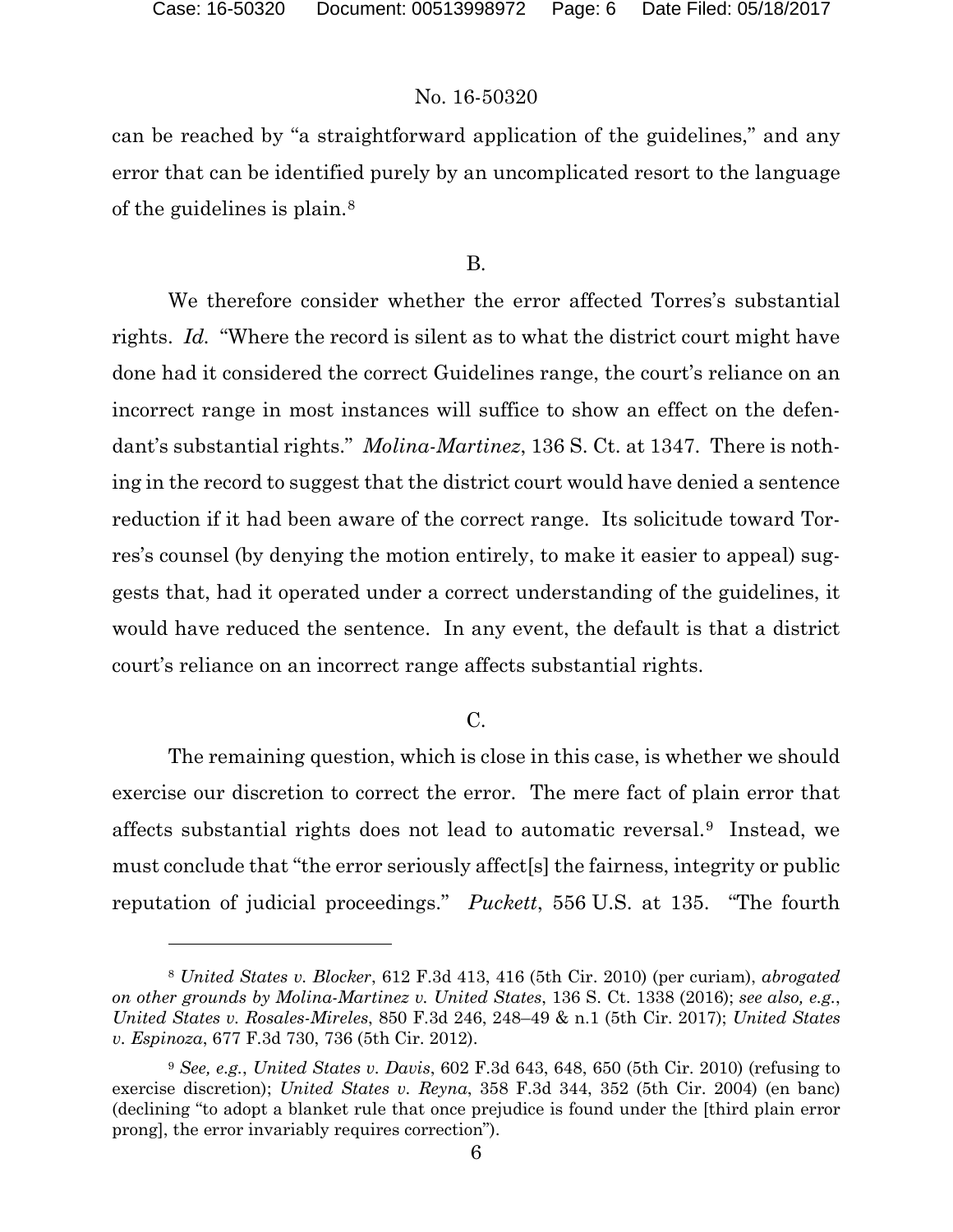### No. 16-50320

prong . . . is not satisfied simply because the 'plainly' erroneous sentencing guideline range yields a longer sentence than the range that, on appeal, we perceive as correct." *United States v. Sarabia-Martinez*, 779 F.3d 274, 278 (5th Cir. 2015). Our discretion to correct plain errors "'should be employed in those circumstances in which a miscarriage of justice would otherwise result.'"10

"We sometimes exercise discretion to correct a plain error where the imposed sentence is 'materially or substantially above the properly calculated range."<sup>11</sup> Though we have exercised our discretion to correct those kinds of errors,  $12$  a large gap between the correct range and the improperly-calculatedyet-relied-upon range does not mandate correction where other factors counsel abstention.13 Such factors include the district court's determination that a sentence within the range was insufficient punishment to suit the goals of 18 U.S.C. § 3553(a)<sup>14</sup> and recidivism.<sup>15</sup>

l

<sup>10</sup> *Escalante-Reyes*, 689 F.3d at 425 (quoting *Olano*, 507 U.S. at 736).

<sup>11</sup> *Rosales-Mireles*, 850 F.3d at 250 (quoting *United States v. John*, 597 F.3d 263, 289 (5th Cir. 2010)).

<sup>12</sup> *See, e.g.*, *United States v. Mudekunye*, 646 F.3d 281, 290–91 (5th Cir. 2011) (exercising discretion where defendant was sentenced 19 months outside the correct range); *John*, 597 F.3d at 286 (exercising discretion where sentence was 21 months outside the correct range); *United States v. Price*, 516 F.3d 285, 289 & n.28 (5th Cir. 2008) (exercising discretion where court incorrectly calculated range as  $110-120$  months and imposed 110-month sentence where correct range was 92―115 months).

<sup>13</sup> *See United States v. Wikkerink*, 841 F.3d 327, 338–39 (5th Cir. 2016). There, the district court believed the correct range was 180–210 months, when it in fact was 70―87. *Id.*  at 336–37. The mandatory minimum was 180 months, but the court chose to double that. *Id.* Despite the large difference, we declined to exercise our discretion. *Id.* at 338–39. The court had stated that it felt the guideline range did not adequately capture the "troubling" nature of the crimes and that an above-guidelines sentence was necessary both because the defendant was a recidivist and because he needed to be deterred from future criminal conduct. *Id.* Given the articulated reasons as to why the range did not adequately capture defendant's culpability, we declined to exercise our discretion. *Id.* 

<sup>14</sup> *E.g.*, *id.*

<sup>15</sup> *See, e.g.*, *United States v. Davis*, 602 F.3d 643, 650–52 (5th Cir. 2010).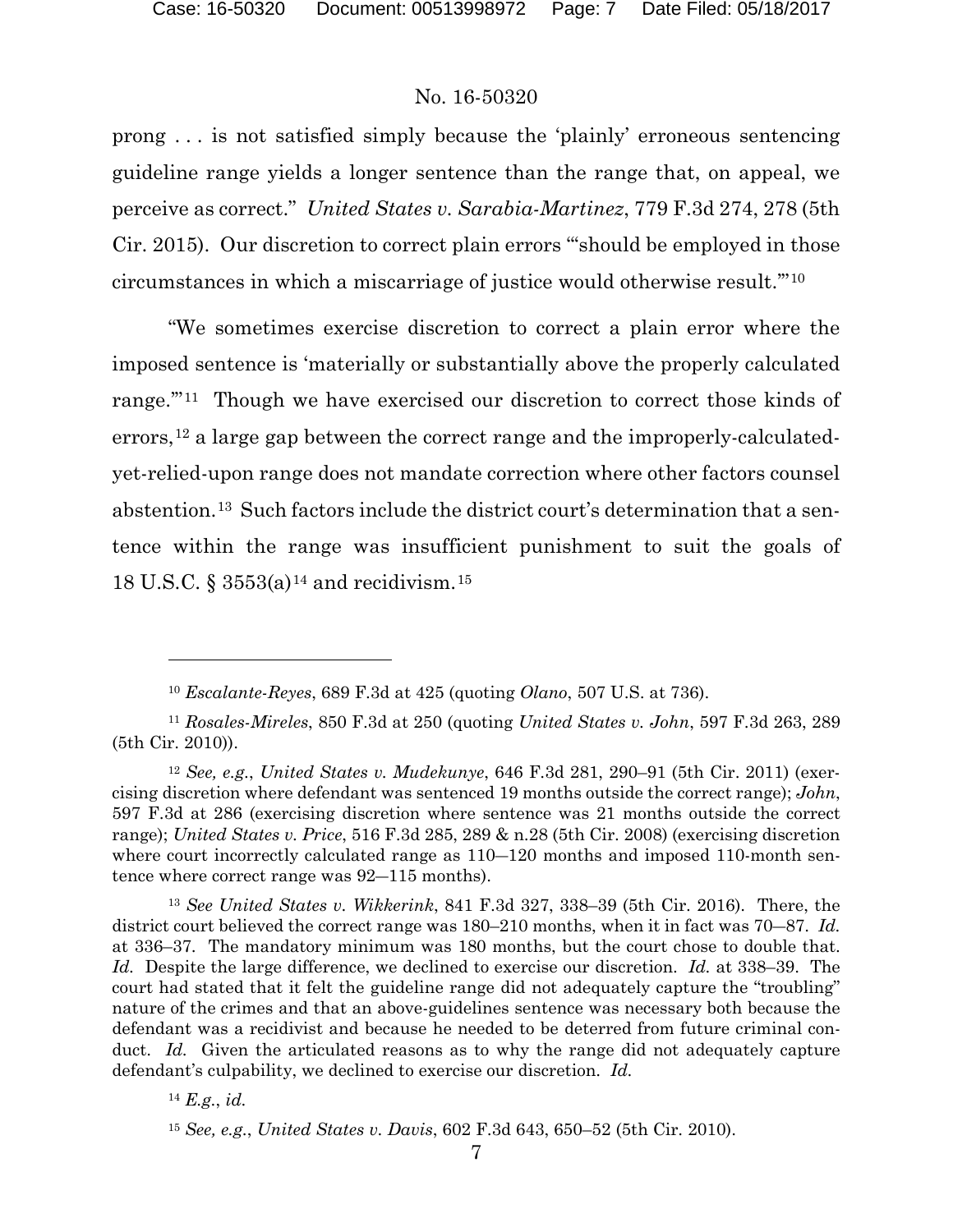$\overline{a}$ 

## No. 16-50320

This case is closer to *Mudekunye* and *Price* than it is to *Wikkerink* and *Davis*.16 The decision to deny a reduction here was based entirely on error with regard to the money-laundering offense. The court made no mention of recidivism or of the nature of this offense. And it initially sentenced Torres to 262 months, at the bottom of the then-correctly-calculated range of 262–327 months, suggesting that it felt the guidelines adequately served the purposes of Section 3553(a).

Moreover, the disparity between the correctly calculated range for resentencing and what the district court felt it was bound by is large. Because the court thought that the money-laundering guideline range was unaffected by Amendment 782, it concluded that the most to which it could reduce Torres's sentence was to 240 months. Barring that, it seems it would have been ready to grant the joint motion to reduce to 210 months, a difference of 30 months, and there is an additional 52 months between the bottom of the correct range and what Torres will actually serve absent a reduction.

A significant disparity in time to be served satisfies the third prong of affecting substantial rights but is often not sufficient to meet the high requirements of the fourth prong. Here, however, we have, as an additional element, the fact that the government joined in the motion for reduction but now supports its denial. That raises a question as to the "fairness . . . of judicial proceedings," *Puckett*, 556 U.S. at 135, that is sufficiently serious that we elect to exercise our discretion. We make no comment on whether we would do so if the mere difference in months were not compounded by the specific history of these proceedings.

<sup>&</sup>lt;sup>16</sup> The cases cited deal with purported errors in the initial sentencing and not, as here, the denial of a motion for resentencing. But each situation deals with an error in calculating the guideline range.